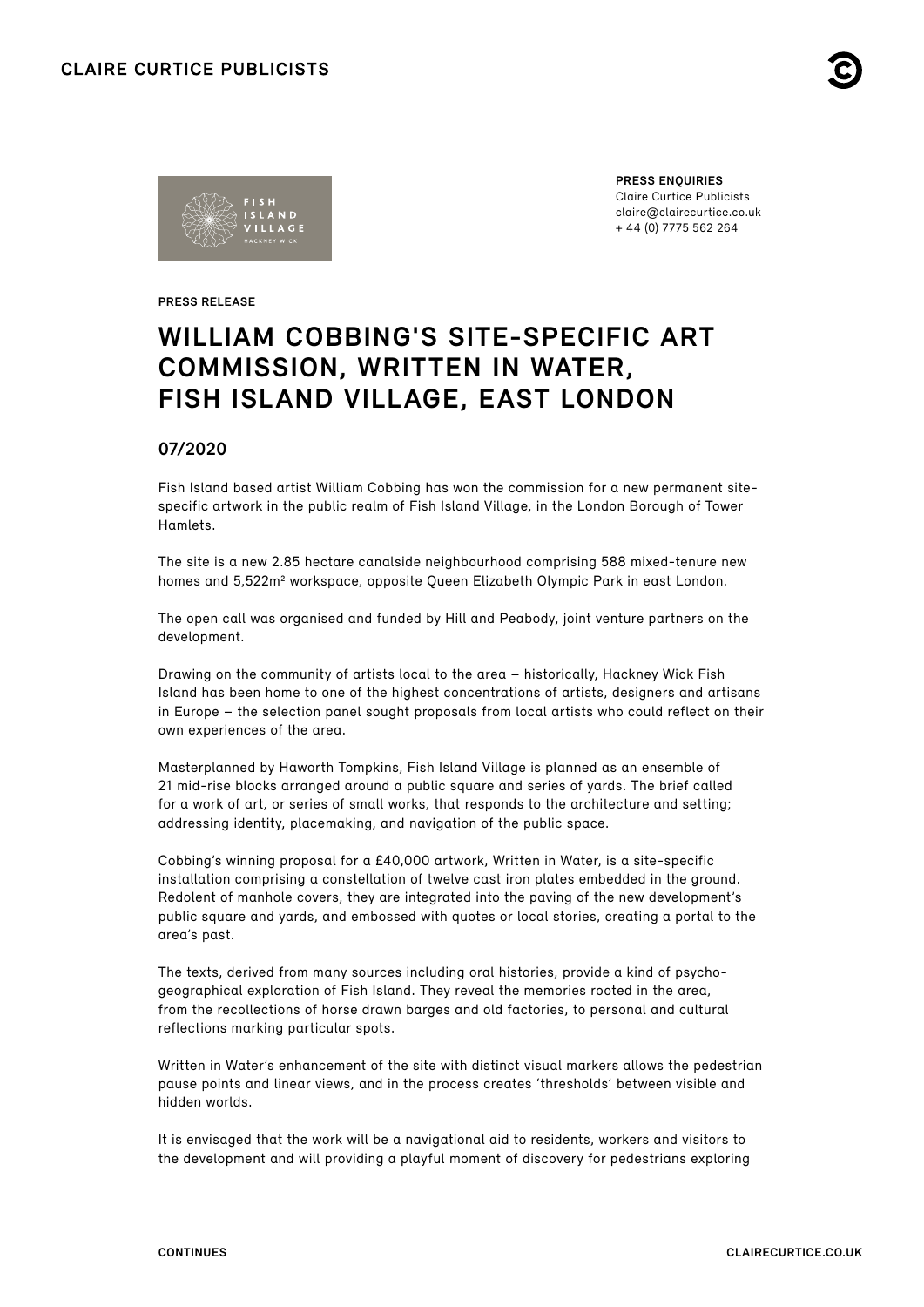this newly developed canalside public realm.

The selection panel was led by arts consultant Kathryn Standing and comprised representatives from Hill, Peabody and Haworth Tompkins. Other shortlisted artists included Agata Madejska and Kate Terry.

Fish Island Village welcomed its first residents in autumn 2018, and The Trampery announced its first workspace tenants in November 2019. Phases 1 and 2 are now complete, phase 3 has planning approval and is currently under construction. The final phase of private sale homes launched earlier this year, with London Help to Buy available on homes priced at £600,000 and under. Written in Water is now being fabricated in an iron foundry with anticipated installation in late 2020.

#### William Cobbing said:

"This project has a special significance to me as my mother and grandmother were from the east end, and my studio is now on Fish Island, so I cycle here along the River Lea towpath. I've seen this extraordinary area transform over the years, and the sculpture commission aims to reimagine the area's histories by bringing forth echoes from the past."

Adam Boylin, Senior Technical Coordinator at Hill and competition judge, said: "Residents of Fish Island Village and the surrounding community will be able to enjoy Will's artwork for years to come. His work not only pays homage to Fish Island's heritage but also celebrates the area's vibrant canal side setting. We are delighted with the concept presented and are really looking forward to seeing the artwork in place later this year."

#### Graham Haworth, Haworth Tompkins, said:

"With help from the existing community of artists in Hackney Wick, we identified a strong shortlist of local artists and chose Will's narrative proposal because it provides an accessible link to the cultural memory of the place, which helps to reinforce the connection of the new buildings and spaces with the existing neighbourhood."

#### Kathryn Standing said:

"Much of Will's past work has looked at the boundaries between body and landscape, and Written in Water is an insightful evocation of this theme. Revealing the hidden layers of the evolving landscape through the spoken word, people's lives across generations are brought into view, where they can be seen as both inherent and contiguous to the development of this part of London."

#### **Press enquiries:**

Claire Curtice Publicists + 44 (0) 7775 562 264 [mail@clairecurtice.co.uk](mailto:mail@clairecurtice.co.uk)

#### **Request full press kit:**

[mail@clairecurtice.co.uk](mailto:mail@clairecurtice.co.uk?subject=Written in Water)

#### **NOTES TO EDITORS**

#### **Fish Island Village**

Fish Island Village is a new neighbourhood on a site in the London Borough of Tower Hamlets, which is bordered by the Hertford Union Canal to the north and the East Cross Road (A12) to the west. The new development, which is being delivered in phases, will provide 588 mixed-tenure new homes (25% of which are affordable) and 5,522m2 workspace. Fish Island Village is a joint venture development between Peabody and Hill, with workspace managed by social enterprise The Trampery. The site has been masterplanned by Haworth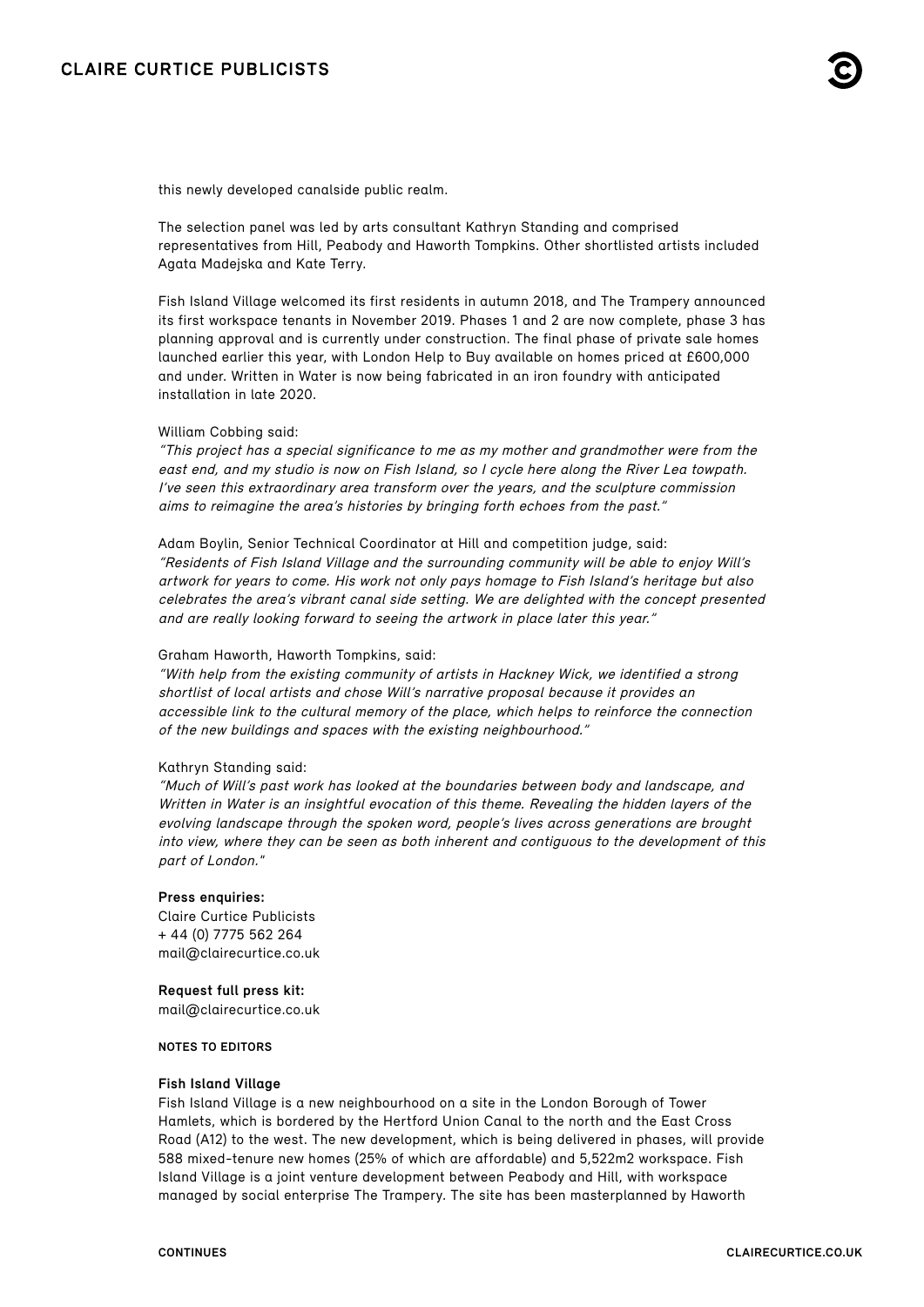Tompkins, with buildings designed by Haworth Tompkins, Pitman Tozer Architects and Lyndon Goode Architects. The development is a phased construction: phase 1 completed in autumn 2019, welcoming its first residents; phase 2 completed summer 2020; phase 3 was awarded planning permission in April 2020, and is currently under construction. Fish Island Village will be London's largest campus of fashion studios. The campus is a key project within Hackney Wick's Creative Enterprise Zone, and an important part of the Fashion District Initiative, a hub of ambitious businesses, academic institutions and investors in east London.

### **William Cobbing**

Starting from a sculptural sensibility, Cobbing's works include installation, video and performance. His work dwells on material narratives, exploring links between people and place. Cobbing has recently completed major public sculpture commissions, including 'Paradise Garden' for Westgate Oxford in 2018 (Modus Operandi Art Consultants), and 'Lilae' (2020) for Corpus Christi College, Cambridge University. His 'Gradiva Project' manhole cover public art commissions have been installed at the Freud Museum and Camden Arts Centre since 2007.

Cobbing has exhibited internationally, with forthcoming exhibition 'Human After All' at Keramiek Museum Princessehof, The Netherlands, opening October 2020. He studied BA Sculpture at Central St Martins (1994-7), De Ateliers in Amsterdam (1998-2000) and PhD by Practice at Middlesex University (2004-10), and has undertaken residencies in Japan and Afghanistan. He was awarded the Helen Chadwick Fellowship at Ruskin School and British School at Rome in 2006.